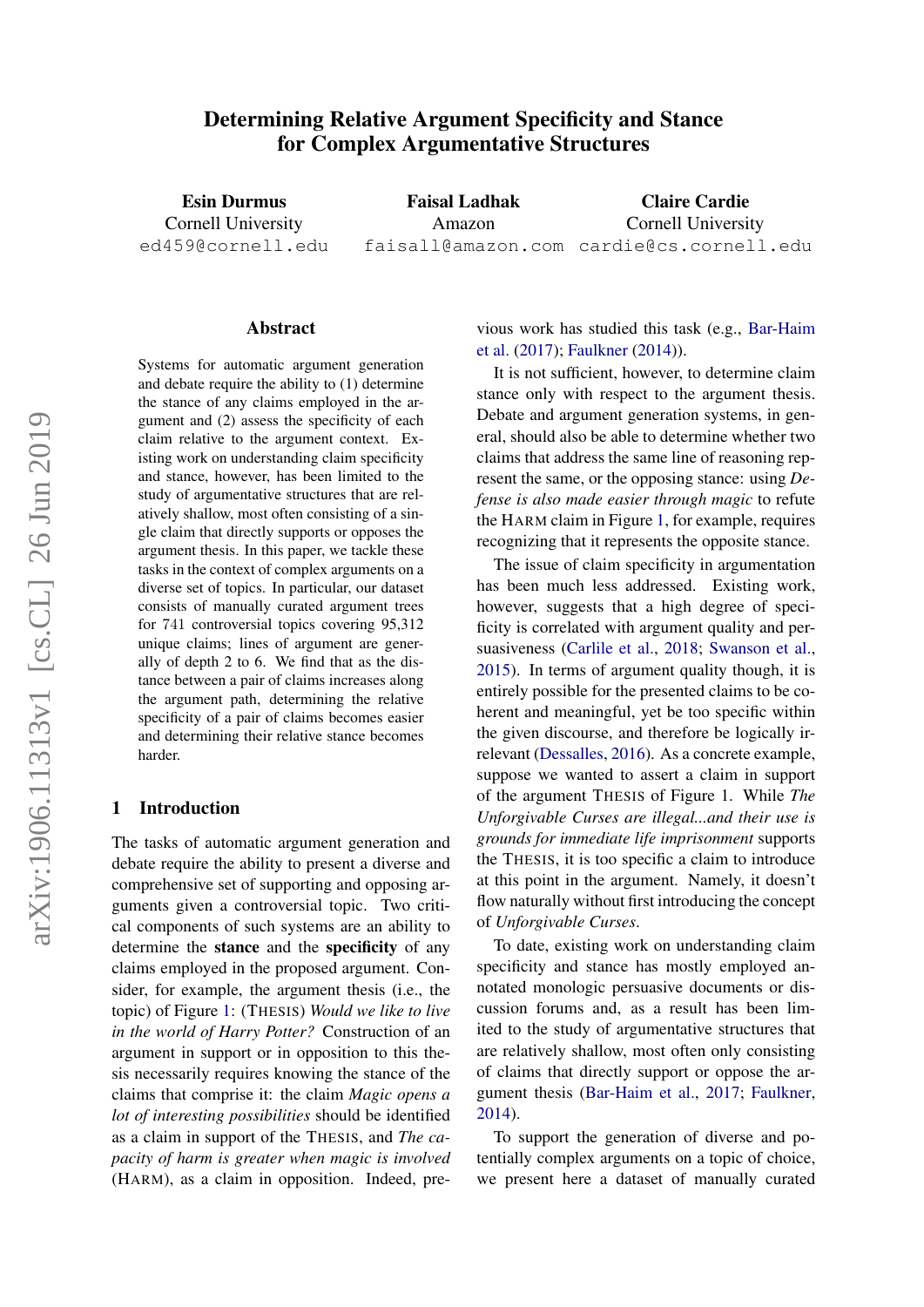<span id="page-1-0"></span>

Figure 1: Partial tree for the controversial topic "Would we like to live in the world of Harry Potter?". Each claim's position towards its parent argument is indicated in the box on the edge between the claim and its parent. The full argument tree for this topic can be found at [https://www.kialo.com/is-the-world-of-harry-potter-really-the-place](https://www.kialo.com/is-the-world-of-harry-potter-really-the-place-to-be-2415/2415.0=2415.1)[to-be-2415/2415.0=2415.1.](https://www.kialo.com/is-the-world-of-harry-potter-really-the-place-to-be-2415/2415.0=2415.1)

argument trees for 741 controversial topics covering 95,312 unique claims. In contrast to existing datasets, ours consists of argument trees where each root node represents the argument thesis (main claim) and every other node represents a claim that either supports or opposes its parent. Taking advantage of this relatively complex argumentative structure, we formulate two prediction tasks to study relative specificity and stance. The main contributions of our study are the following:

- We provide a publicly available dataset of argument trees consisting of a diverse set supporting and opposing claims for 741 contro-versial topics<sup>[1](#page-1-1)</sup>.
- We propose two novel settings to study claim specificity and stance in the context of a diverse set of supporting and opposing points.
- We control for specific aspects of the argument tree (e.g., depth, stance) in our experiments to understand their effect on claim specificity and stance detection.

## 2 Dataset

We extracted argument trees for 741 controversial topics from <www.kialo.com><sup>[2](#page-1-2)</sup>. Kialo is a collaborative platform where users provide supporting and opposing claims for each claim related to a controversial issue. Besides providing the claims themselves, users also help to improve the quality of existing claims by suggesting edits, and rating the quality of claims. This process of collaborative editing helps to create a high quality, diverse set of supporting and opposing points for each controversial topic $3$ .

The dataset includes diverse set of controversial topics. Each controversial topic is represented by a thesis and tagged to be related to pre-defined generic categories such as *Politics*, *Ethics*, *Society* and *Technology*[4](#page-1-4) . Figure [2\(a\)](#page-2-0) shows the number of controversial topics with the given pre-defined categories. The controversial topics' theses include: "A free Press is necessary to democracy.", "All drugs should be legalised.", "A society with no gender would be better.", "Hate speech should be banned", etc.

## 2.1 Structure of the arguments

The arguments for each controversial topic are represented as trees. The root node of each such tree represents the thesis of the controversial topic. Every other node in the tree represents a claim that either supports or opposes its parent claim. Figure [1](#page-1-0) shows a partial argument tree for the thesis "Would we like to live in the world of Harry Potter?". We see that besides the supporting and opposing claims for the thesis, there are supporting and opposing claims for the claims at different depths. With this structure, we can identify indirect support/oppose relationships even between nodes without parent-child relationships if they

<span id="page-1-1"></span><sup>&</sup>lt;sup>1</sup>The dataset will be made publicly available at [http://www.cs.cornell.edu/ esindurmus/.](http://www.cs.cornell.edu/~esindurmus/)

<span id="page-1-2"></span> $2$ This covers all controversial topics on the website at the time we collected the data.

<span id="page-1-3"></span><sup>&</sup>lt;sup>3</sup>The data is crawled from this website in accordance with the terms and conditions.

<span id="page-1-4"></span><sup>&</sup>lt;sup>4</sup>Note that a controversial topic can be relevant to multiple pre-defined categories.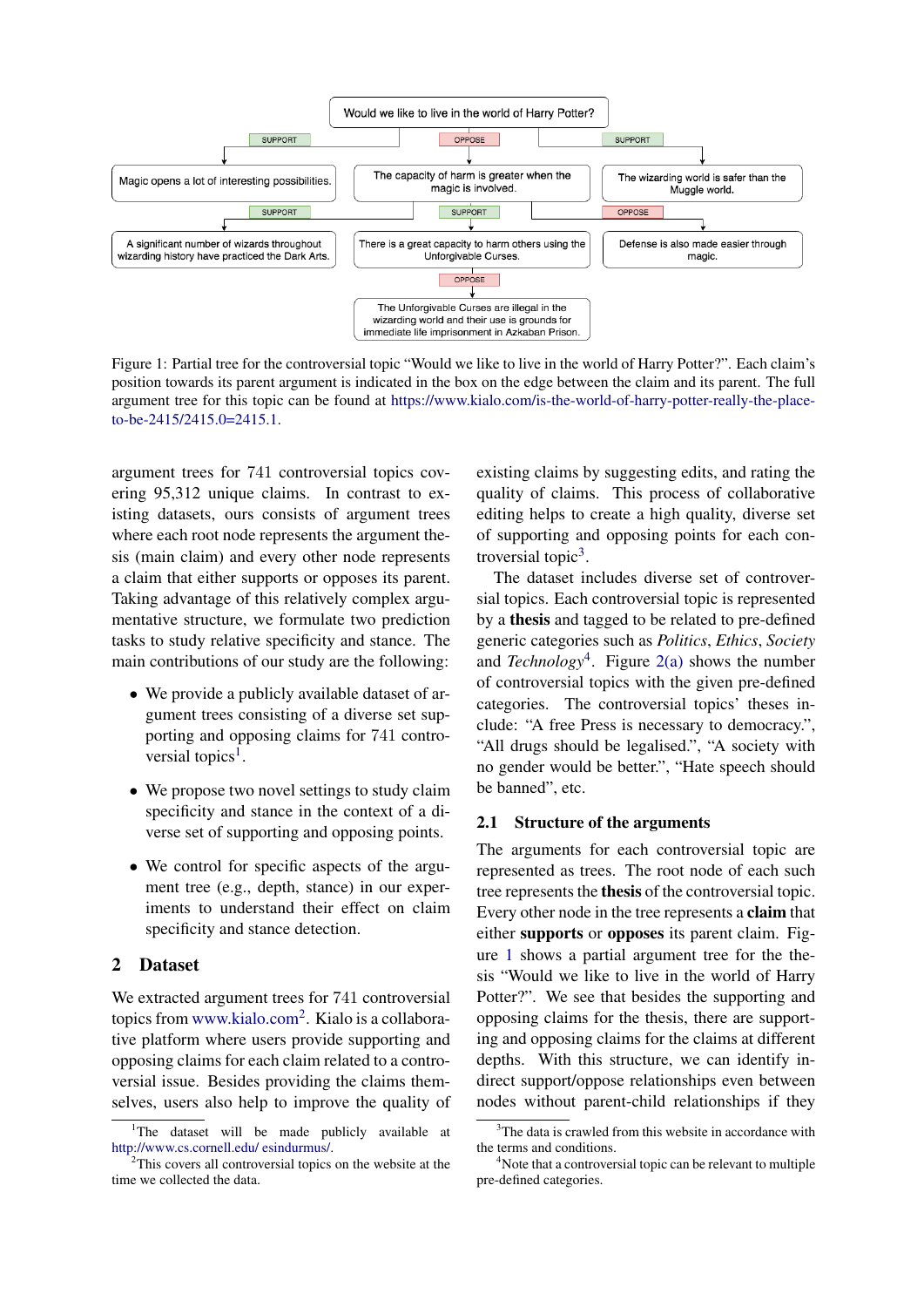<span id="page-2-0"></span>

(a) Number of controversial topics with the given predefined categories. Note that a controversial topic could be related to multiple pre-defined categories.



Range for total number of claims in the tree

<span id="page-2-1"></span>(c) Number of trees with given range of total number of claims. For the majority of trees, the argument tree has more than 30 claims in the tree. Average number of claims per argument tree is 127.



<span id="page-2-3"></span>(b) Number of claims at given depths. The majority of the claims lie at the depth 3 or higher.



<span id="page-2-2"></span>(d) Number of trees with given range of depth. For the majority of trees, the depth of the argument tree is 4 or higher, and average depth per argument tree is 5.

are on the same argument path. For example, the claim "Defense is also made easier through magic" indirectly supports the thesis, since it is in opposition with its parent "The capacity of harm is greater when the magic is involved", which is an opposing claim to the thesis. Another observation is that as we go deeper along an argument path, the claims get more specific, since each claim aims to either support or oppose its parent. For example, while the claim "The capacity of harm is greater when the magic is involved" refers to the general harms that can be caused by magic, one of its child claims "There is a great capacity to harm others using the Unforgivable Curses" is more specific as it refers to harm via a particular set of *curses* in *magic*.

### 2.2 Data Statistics

The dataset consists of argument trees for 741 controversial topics comprised of 95, 312 unique claims. The distribution of argument trees with the given range of total claims, and depth is shown in Figures [2\(c\)](#page-2-1) and [2\(d\)](#page-2-2) respectively. We see that for the majority of trees, the depth is 4 or higher, and the number of claims is greater than 30.

Figure [2\(b\)](#page-2-3) shows the total number of claims

at a given depth. We see that only 7, 618 out of 95, 312 claims are directly supporting or opposing the theses of the controversial topics. The majority of the claims lie at the depth 3 or higher. This shows that the dataset has a rich set of supporting and opposing claims for not only for the theses, but for claims at different depths of the tree.

In total, there are 44,572 claims that are supporting and 50,740 claims that are opposing their parent claims. 90% of claims consist of 1 (61%) to 2 (29%) sentences and average number of tokens per claim is 30.

## 3 Claim Specificity

Determining the relative specificity of arguments is an important step towards being able to generate logically relevant arguments in a given discourse [\(Dessalles,](#page-8-2) [2016\)](#page-8-2). For a system that disregards the relative specificity of claims, it is entirely possible to generate coherent and meaningful, yet logically irrelevant claims, when the generated claims are either too generic or specific for the given argument discourse.

In this work, we determine the relative specificity between a pair of claims that are along the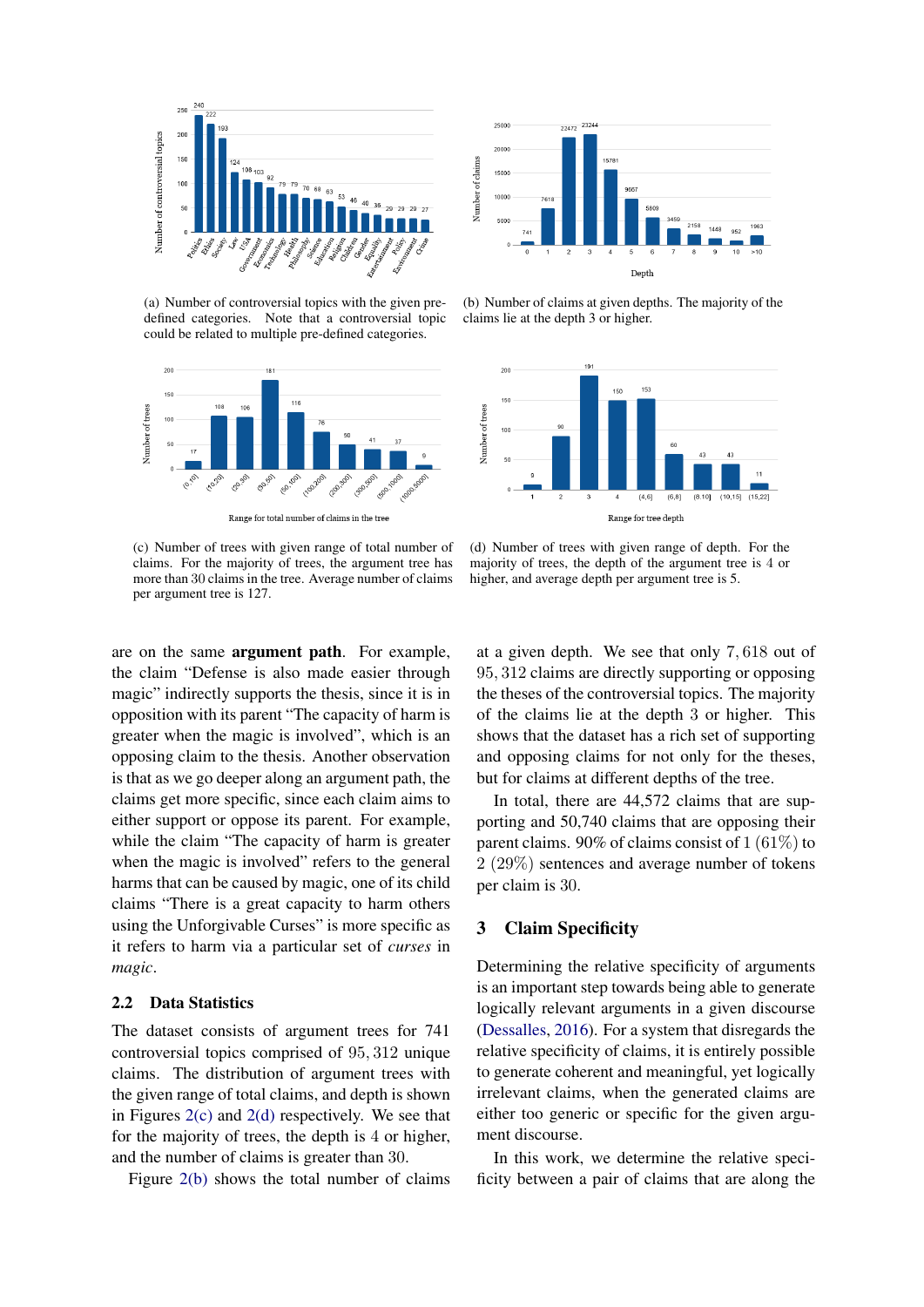<span id="page-3-1"></span>

Figure 2: Hierarchical model for stance classification. A pre-trained BERT model is used to encode pairs of claims, which are then fed into a bi-directional GRU, to encode the path. In the figure,  $E_i$  represents the input embedding for token TOK<sub>i</sub>,  $R_i$  represents the contextual representation for token TOK<sub>i</sub> from the final layer in the BERT model, and  $R_{pair i}$  is the representation of Pair i.

same argument path from the thesis to a given leaf claim. We note that specificity always increases along a given path, as each child claim is addressing some aspect of its parent claim, by either supporting or opposing, and therefore by definition has to be more specific. While an increase in depth is correlated with an increase in specificity for claims within a given argument path, this correlation does not necessarily hold for claims across different argument paths within a tree<sup>[5](#page-3-0)</sup>. One important note is that we use the path information only as a way to reliably generate specificity labels, without requiring human annotations. The task of relative specificity detection itself does not require any path information to be present, nor do we make any assumptions in our models about the availability of path information.

For this task, given a pair of claims, we want the model to determine whether the second claim is more specific than the first claim. We note that unlike in stance prediction, we never provide the

path information between a pair of claims, as this would be equivalent to giving the gold label as input to the model, since given the path, the relative specificity is deterministic.

#### <span id="page-3-2"></span>3.1 Results and Analysis

Baseline. We experiment with feature-based Logistic Regression (LR) model that incorporates all the features that are shown to be effective in determining sentence specificity [\(Louis and Nenkova,](#page-9-1) [2012\)](#page-9-1). For example, this feature list includes polarity of the claims [\(Wilson et al.,](#page-11-0) [2005\)](#page-11-0), number of personal pronouns in the claims, and length of the claims since [\(Louis and Nenkova,](#page-9-1) [2012\)](#page-9-1) shows that generic sentences have stronger polarity, less number of personal pronouns and are shorter in length. While [Ko et al.](#page-9-2) [\(2019\)](#page-9-2) has also looked at the task of specificity prediction, we cannot directly apply their models to our data, since their annotation scheme requires each sentence to be labelled as general or specific, whereas we argue that specificity is relative.

Fine-tuned BERT. We compare our baselines with a fine-tuned BERT model [\(Devlin et al.,](#page-8-3) [2018\)](#page-8-3). BERT is a pre-trained deep bidirectional

<span id="page-3-0"></span><sup>5</sup>We also cannot guarantee that these claims are completely irrelevant and specificity comparison is not applicable. We would need human annotation for these cases to be able to make any claims for the relative specificity.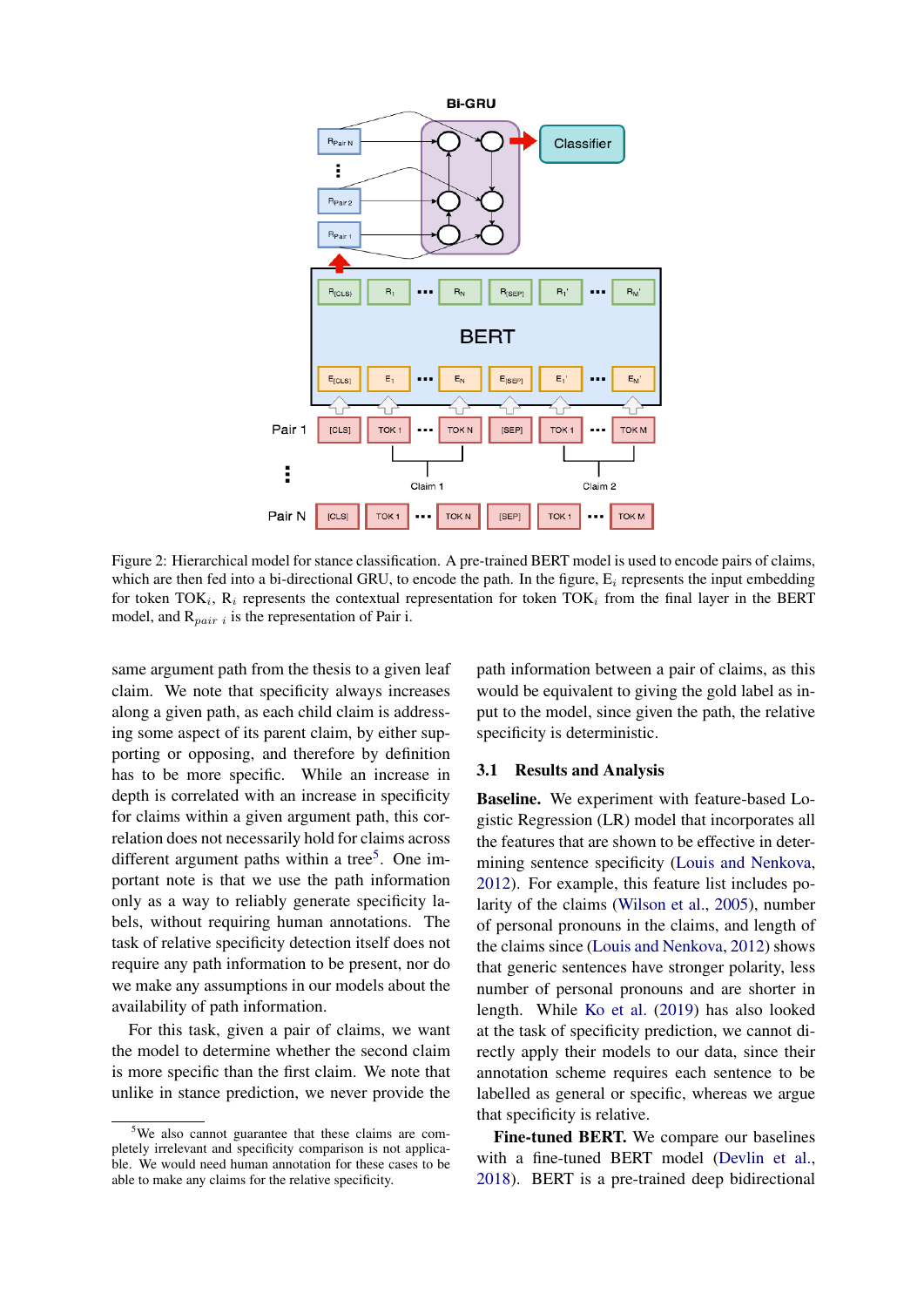<span id="page-4-2"></span>

|               | Train   | Development | Test   |
|---------------|---------|-------------|--------|
| Specificity   | 196,474 | 77.599      | 79,394 |
| <b>Stance</b> | 159,726 | 60,891      | 65,732 |

Table 1: Number of examples (claim pairs) in each split for claim specificity and claim stance tasks.

transformer model that can encode sentences into dense vector representations. It is trained on large un-annotated corpora such as Wikipedia and the BooksCorpus [\(Zhu et al.,](#page-11-1) [2015\)](#page-11-1) using two different learning objectives, namely masked language model and next sentence prediction. These learning objectives together allow the model to learn representations that can be easily fine-tuned to achieve state-of-the-art performance for a wide range of natural language processing tasks.

For relative specificity detection, we feed the pair of claims as a single sequence with the special [SEP] token between the claims, and a [CLS] token at the beginning of the sequence, as shown in Figure [2,](#page-3-1) into a pre-trained BERT model<sup>[6](#page-4-0)</sup>. In addition, we indicate each token in the first claim (as well as the [CLS] and [SEP] tokens) as belonging to sentence A, and each token in the second claim as belonging to sentence B, which is used by the BERT model to add the appropriate learned sentence embedding to each token. Note that this approach of packing a pair of claims into a single sequence is consistent with the input representation from [\(Devlin et al.,](#page-8-3) [2018\)](#page-8-3), for tasks where the input is a pair of sequences. We then take the output of the [CLS] token from the final layer of the BERT model, and feed it into a classification layer. We fine-tune<sup>[7](#page-4-1)</sup> this architecture for relative specificity detection.

We split our data into train, development and test sets, by topic, which ensures that all nodes from the same tree are confined to a single split. We split the data in this way in order to encourage our models to learn more domain independent features, that are applicable across the diverse set of controversial topics. Number of examples in each split for each task is shown in Table [1.](#page-4-2)

Table [2](#page-5-0) compares the performance of the dif-

ferent models for relative specificity, across three different settings. In the first setting, we evaluate the models across all claim pairs that occur in the same argument path in a given tree. We then control for the distance between the pair, in the second setting, by evaluating only across pairs of nodes that are distance 1 from each other, i.e. have a parent-child relationship. Finally, we control for the stance, in the third setting, and evaluate across pairs of claims that have the same stance relative to their parent.

Analysis. Consistent with previous work [\(Li](#page-9-3) [and Nenkova,](#page-9-3) [2015\)](#page-9-3), we find that length is highly predictive of specificity and more specific claims are longer than more generic claims. Across all settings, the fine-tuned BERT model achieves the best performance. As expected, the performance degrades, for all models, as we control for distance and stance, since the claims get more similar in language, for both cases.

Table [4](#page-5-1) shows the top weighted words by BOW model for each class. We find that connectives (such as also, but, because, when) are associated more with arguments with higher specificity as they are mostly used to add more specific information to the claims as also found by [Lugini and Lit](#page-9-4)[man](#page-9-4) [\(2017\)](#page-9-4), whereas concept words (such as society, world, gender) have higher association with more generic arguments since these words represents the concepts of the controversial topics that people argue about.

We further evaluate our models for the claim pairs with distance values 2 to 5 as shown in Table [3.](#page-5-2) We find that BERT model is consistently the best performing model for all distance pairs. As we increase the distance, the models achieve higher prediction performance despite having less training examples for higher distance values.

#### 4 Claim Stance Detection

It is not sufficient for debate and argument generation systems to determine the claim stance only with respect to the argument thesis; it is also necessary to determine the stance between any pair of claims that address the same line of reasoning. An argument generation system, for example, may need to generate arguments that oppose some of the opponent's previous claims while supporting some of its own previous claims during the debate which would require to determine the stance between any candidate claims and the claims in the

<span id="page-4-0"></span><sup>6</sup> Specifically, we use the BERT-Base (Uncased) model, which contains 12 layers of bidirectional transformers, with a hidden size of 768 units and 12 attention heads (for a total of 110M parameters).

<span id="page-4-1"></span><sup>&</sup>lt;sup>7</sup>For all fine-tuning experiments with BERT, we used a learning rate of  $2e^{-5}$ . We ran the fine-tuning jobs for a maximum of 5 epochs, and used the validation performance for early stopping.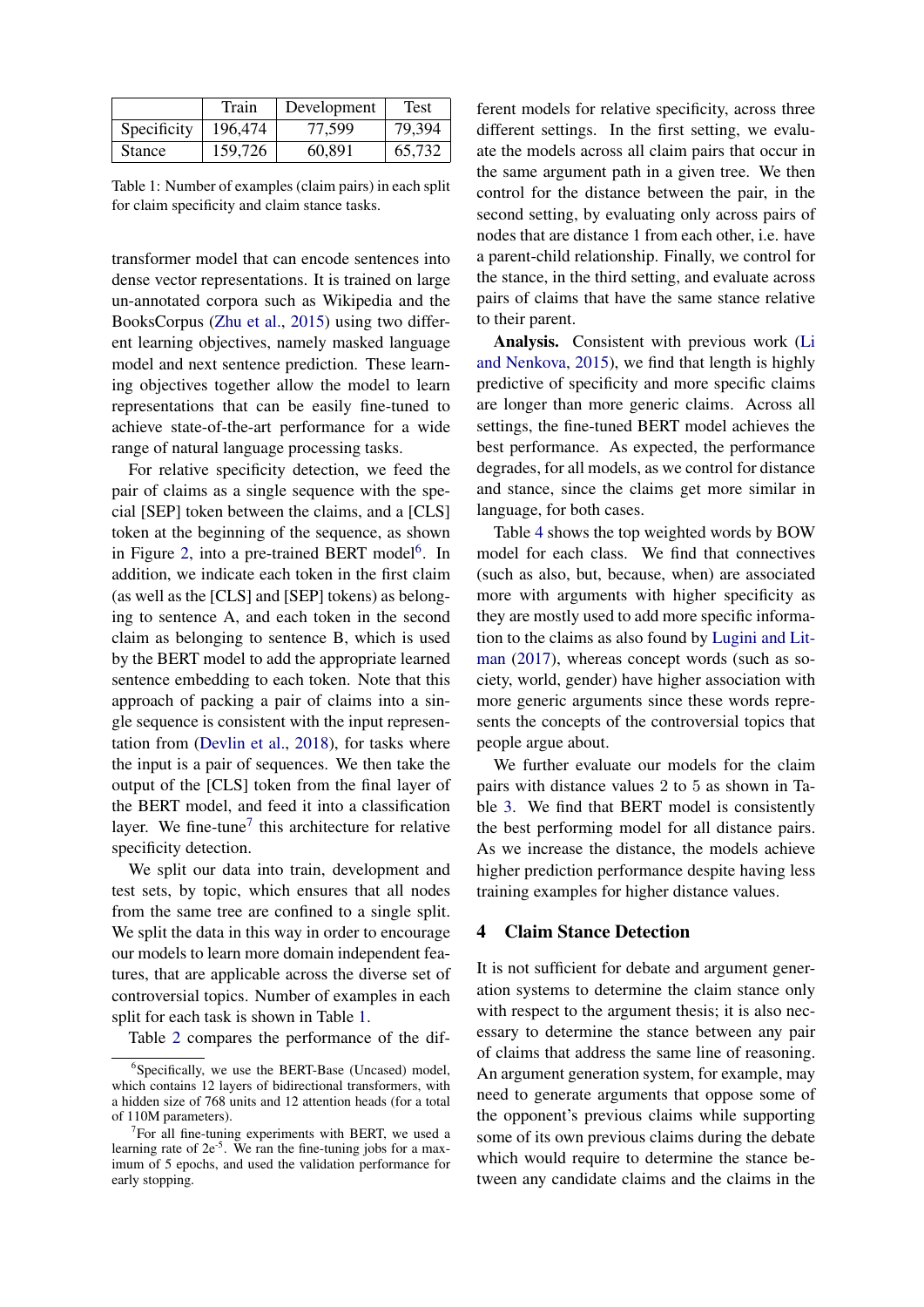<span id="page-5-0"></span>

| Model                         | All pairs | Distance one | Same stance |
|-------------------------------|-----------|--------------|-------------|
| Majority                      | 50.14     | 50.25        | 49.97       |
| Length                        | 74.94     | 64.67        | 69.62       |
| Bag of Words (BOW) LR         | 77.10     | 66.01        | 70.43       |
| Feature-based LR              | 78.18     | 67.06        | 72.03       |
| <b>BOW</b> + Feature based LR | 79.12     | 67.54        | 73.14       |
| Fine-tuned BERT               | 84.91     | 74.51        | 80.23       |

<span id="page-5-2"></span>Table 2: Accuracy numbers for argument specificity, across the different settings.

| Model                               | $d=1$ | $d=2$ | $d=3$              | $d=4$ | $d=5$ |
|-------------------------------------|-------|-------|--------------------|-------|-------|
| Length                              | 64.67 | 76.40 | $80.22 \div 80.40$ |       | 79.69 |
| $BOW + Feature based LR \mid 67.54$ |       | 79.98 | $84.46 \div 85.14$ |       | 85.66 |
| Fine-tuned BERT                     | 74.51 | 85.57 | 89.30              | 90.57 | 91.62 |

Table 3: Accuracy numbers for argument specificity at distance 2-5.

<span id="page-5-1"></span>

| More generic | More specific |  |  |
|--------------|---------------|--|--|
| should       | also          |  |  |
| society      | but           |  |  |
| gender       | only          |  |  |
| world        | because       |  |  |
| humans       | at            |  |  |
| rights       | when          |  |  |
| would        | even          |  |  |
| government   | that          |  |  |

Table 4: Words associated with more generic and specific arguments.

previous argument discourse.

In this work, given a claim  $A$  at depth  $d$  and claim  $B$  at depth  $> d$  along the same argument path, we determine whether  $B$  (in)directly SUP-PORTS or OPPOSES  $A$  (stance). If  $A$  and  $B$  do not have parent-child relationship, we determine whether  $B$  indirectly SUPPORTS or OPPOSES  $A$  by considering support/oppose relationship of each parent-child claims between A and B. Following the example shown in Figure [1,](#page-1-0) the claim "The capacity of harm is greater when the magic is involved" is directly supported by the claim "There is a great capacity to harm others using the Unforgivable Curses", with a direct parent-child relationship. However, the argument "The Unforgivable Curses are illegal in the wizarding world and their use is grounds for immediate life imprisonment in Azkaban Prison" is indirectly opposing the same claim, by rebutting it's parent, which presents a supporting point for the claim.

## 4.1 Results and Analysis

We experiment with a feature-based Logistic Regression model and a fine-tuned BERT model [\(De](#page-8-3)[vlin et al.,](#page-8-3) [2018\)](#page-8-3) using the same strategy to split the data into train, development and test sets as in Section [3.1.](#page-3-2)

Baseline. Our feature-based model employs features shown to be effective in stance detection tasks [\(Mohammad et al.,](#page-9-5) [2016\)](#page-9-5) such as bag of words, word match, sentiment match, document embedding similarity, and MPQA subjectivity fea-tures [\(Wilson et al.,](#page-11-0)  $2005)^8$  $2005)^8$  $2005)^8$ . We cannot evaluate the model from [Sun et al.](#page-10-1) [\(2018\)](#page-10-1) as a baseline, as that requires additional annotations for argument phrases for the given topics. Similarly, we cannot evaluate the model from [Bar-Haim et al.](#page-8-0) [\(2017\)](#page-8-0) as a baseline, since it would require additional annotations for target phrases in each claim, polarity towards the target phrases, and consistent/contrastive labels between the target phrases of two claims.

Fine-tuned BERT. We feed a pair of claims into a pre-trained BERT model, in the same manner as detailed above for relative specificity detection, and take the output of the [CLS] token from final layer and feed it into a classifier. We fine-tune this model for relative stance detection.

Fine-tuned BERT with path (simple). In this model, we incorporate path information in a very naïve manner. For a given pair of claims A and

<span id="page-5-3"></span><sup>&</sup>lt;sup>8</sup> For Featured-based LR with path, we concatenate the all claims along an argument path, and extract features from this concatenated sequence.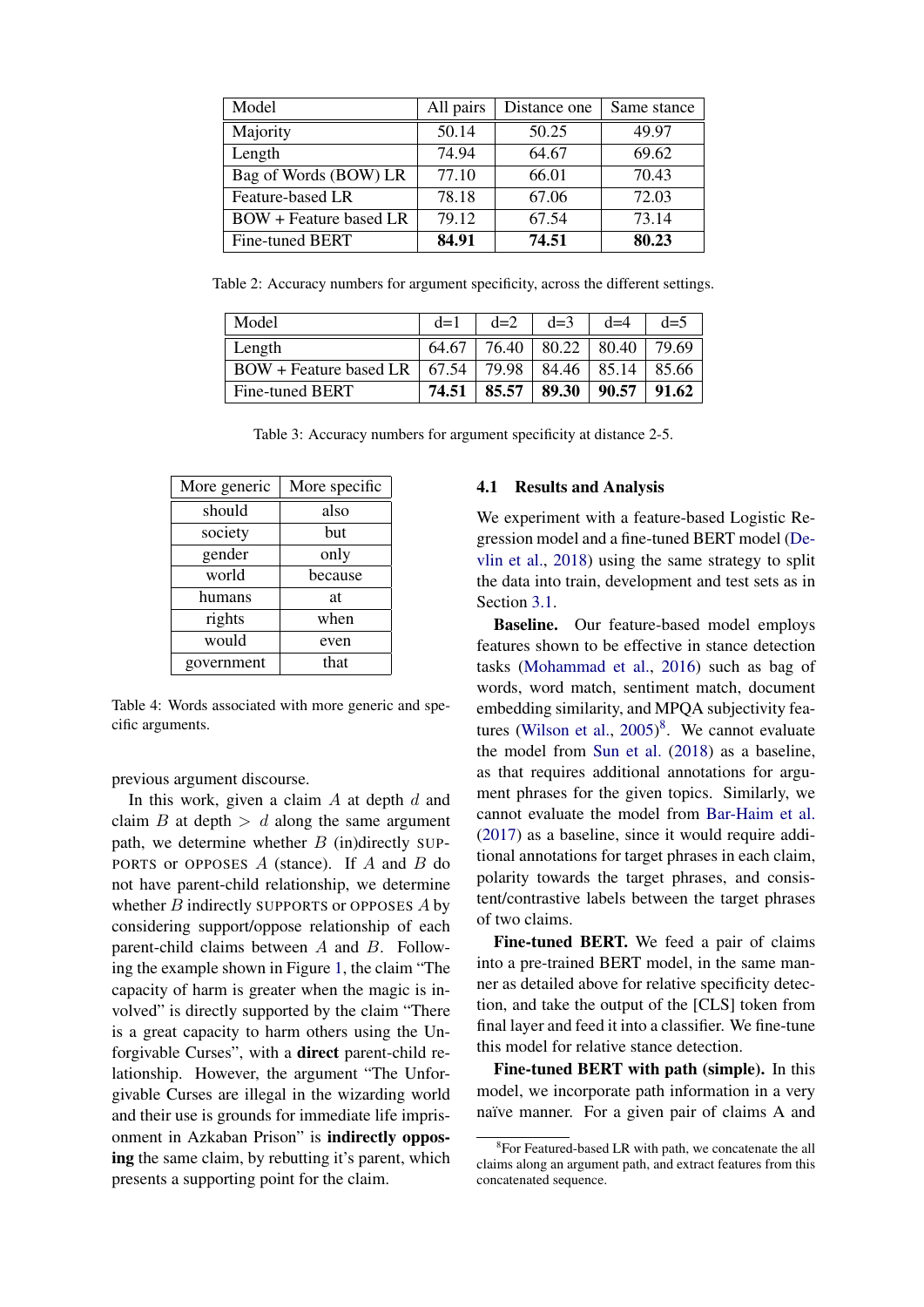<span id="page-6-0"></span>

| Model                                    | Distance one | All pairs |
|------------------------------------------|--------------|-----------|
| Majority                                 | 44.63        | 49.48     |
| Feature-based LR                         | 63.02        | 55.10     |
| Feature-based LR with path               | 61.27        | 54.70     |
| Fine-tuned BERT                          | 74.84        | 64.08     |
| Fine-tuned BERT with path (simple)       | 76.77        | 66.22     |
| Fine-tuned BERT with path (hierarchical) | 77.46        | 68.55     |

Table 5: Accuracy numbers for argument stance detection, across the different settings.

B, where A is a predecessor of B, we concatenate the path of claims starting from B up to A with each claim separated by the special [SEP] token. We indicate each token from claim B as belonging to sentence A, and the tokens from all other claims in the path, including claim A, are indicated as belonging to sentence B. We note that this way of processing the input is similar to how [\(Devlin](#page-8-3) [et al.,](#page-8-3) [2018\)](#page-8-3) processed their input for the QA task. Similar to the previous model, we feed the output of the [CLS] token from the final layer into a classifier. We then fine-tune this model for relative stance classification.

Fine-tuned BERT with path (hierarchical). We hypothesize that the task of determining relative stance becomes easier, if we can follow along the argument path and determine the relative stance between parent-child claims. We incorporate this inductive bias into the model by constructing a hierarchical architecture for relative stance classification, as shown in Figure [2.](#page-3-1) First, we feed each parent-child pair along an argument path as a single sequence into the BERT encoder, separated by the [SEP] token, and take the representation of the [CLS] token from final layer of the BERT model, as the pair representations. We then feed the sequence of pair representations into a bidirectional Gated Recurrent Unit (GRU) [\(Cho](#page-8-4) [et al.,](#page-8-4) [2014\)](#page-8-4), to get the path representation. In our experiments, we used a single bidirectional GRU layer with 128 units. The output of the last token from the forward GRU, and the output of the first token from the backward GRU are concatenated together to get the final path representation. We then feed this into a classifier to predict relative stance. We fine-tune this architecture for relative stance classification.

Table [5](#page-6-0) compares the performance of the different models for argument stance detection, across two different settings. In the first setting, we evaluate the models only across pairs of claims that are

distance 1 from each other, i.e. in a parent-child relationship. In the second setting, we evaluate the model across all pairs that occur in the same argument path in a given tree with and without incorporating the claims along the argument path between these pair of claims.

Analysis. We find that the fine-tuned BERT models perform much better than the feature based models and baselines, across both the settings. Also, as we hypothesized, having the argument path information is useful for determining relative stance between claims that do not have a parentchild relationship, as the BERT models with path information consistently perform better in the second setting, with the hierarchical BERT model being the best. In our dataset, an argument path from the tree is the best approximation that we have for an argumentative discourse, and as such our results suggest that considering discourse level context is useful in determining relative stance between two claims. However, as shown by our results, our models can still be employed when there is limited or no discourse information.

The performance degrades significantly $9$  in the second setting, where we include claim pairs with all the distances, implying that it is easier to determine the stance relative to the parent, than claims that are further on the same path.

We do a more fine grained analysis of the performance of the fine-tuned BERT models, at different distances, which we present in Table [6.](#page-7-0) As expected, performance degrades for all models as the distance between the pair of claims increases. We find that at distance d=4 Fine-tuned BERT model that incorporates path information in a simple manner performs similarly to the model without path information. The hierarchical model, however, performs significantly better, which further justifies our choice to treat the argument path

<span id="page-6-1"></span><sup>&</sup>lt;sup>9</sup>We measure the significance performing t-test.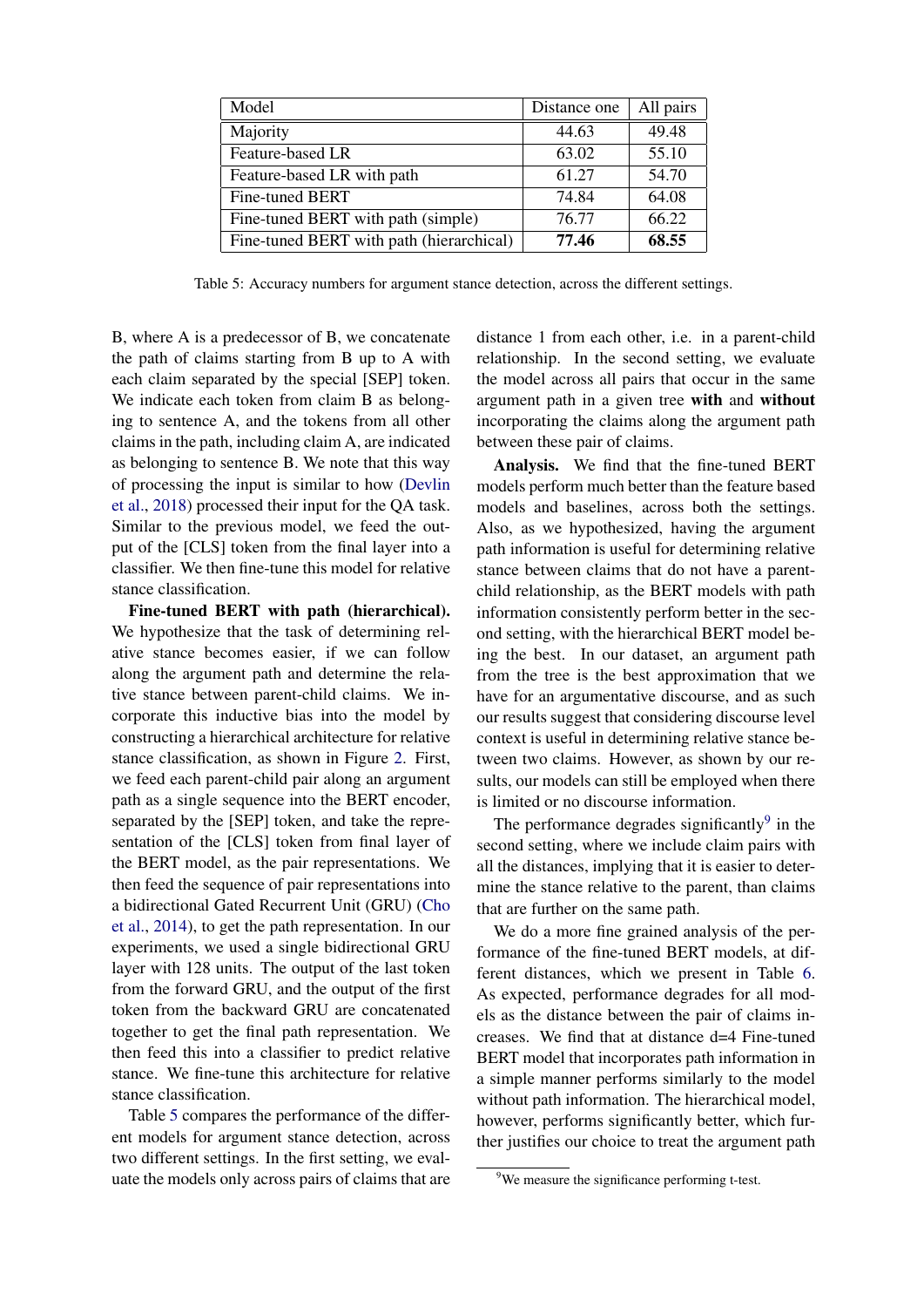<span id="page-7-0"></span>

|                                          | $d=1$  | $d=2$  | $d=3$  | $d=4$ |
|------------------------------------------|--------|--------|--------|-------|
| Number of examples                       | 21,451 | 19.940 | 14.947 | 9.394 |
| Fine-tuned BERT                          | 74.84  | 60.69  | 58.34  | 55.88 |
| Fine-tuned BERT with path (simple)       | 76.77  | 65.10  | 59.12  | 55.80 |
| Fine-tuned BERT with path (hierarchical) | 77.46  | 67.74  | 62.51  | 59.51 |

Table 6: Accuracy for relative stance at distance 1-4.

context as a hierarchical rather than a flat representation.

## 5 Related Work

Argumentation Generation. Previous work in argument generation has focused on generating summaries of opinionated text [\(Wang and Ling,](#page-10-2) [2016\)](#page-10-2), rebuttals for a given argument [\(Jitnah et al.,](#page-9-6) [2000\)](#page-9-6), paraphrases from predicate/argument structure [\(Kozlowski et al.,](#page-9-7) [2003\)](#page-9-7), generation via sentence retrieval [\(Sato et al.,](#page-10-3) [2015\)](#page-10-3) and developing argumentative dialogue agents [\(Le et al.,](#page-9-8) [2018;](#page-9-8) [Rakshit et al.,](#page-10-4) [2017\)](#page-10-4). The work on developing argumentative dialogue agents, in particular, has employed mostly social media data such as IAC [\(Walker et al.,](#page-10-5) [2012c\)](#page-10-5) to design retrievalbased or generative models to make argumentative responses to the users. These models, however, employ very limited context in generating the claims, and there is no notion of generating a claim with a particular stance or the appropriate level of specificity within the context. Furthermore, these models are trained on social media conversations, which can be noisy, and as noted by [Rakshit et al.](#page-10-4) [\(2017\)](#page-10-4), many sentences either do not express an argument or cannot be understood out of context. In contrast, our dataset explicitly provides the sequence of claims in an argument path that leads to any particular claim, which can enable an argument generation system to generate relevant claims, with a particular stance and at the right level of specificity. Recent work by [Hua and](#page-9-9) [Wang](#page-9-9) [\(2018\)](#page-9-9) studies the task of generating claims of a different stance for a given statement, however their context is limited to the given statement and they do not take specificity into account.

Stance Detection. Previous work on claim stance detection has studied the important linguistic features to determine the stance of a claim relative to a thesis/main claim [\(Somasundaran and](#page-10-6) [Wiebe,](#page-10-6) [2009,](#page-10-6) [2010;](#page-10-7) [Walker et al.,](#page-10-8) [2012a,](#page-10-8)[b;](#page-10-9) [Hasan](#page-9-10) [and Ng,](#page-9-10) [2013;](#page-9-10) [Sridhar et al.,](#page-10-10) [2014;](#page-10-10) [Thomas et al.,](#page-10-11) [2006;](#page-10-11) [Yessenalina et al.,](#page-11-2) [2010;](#page-11-2) [Burfoot et al.,](#page-8-5)

[2011;](#page-8-5) [Kwon et al.,](#page-9-11) [2007;](#page-9-11) [Faulkner,](#page-9-0) [2014;](#page-9-0) [Bar-](#page-8-0)[Haim et al.,](#page-8-0) [2017\)](#page-8-0). Some of these studies have shown that simple linear classifiers with uni-gram and n-gram features are effective for this task [\(Somasundaran and Wiebe,](#page-10-7) [2010;](#page-10-7) [Hasan and Ng,](#page-9-10) [2013;](#page-9-10) [Mohammad et al.,](#page-9-5) [2016\)](#page-9-5). However, in our setting, since we try to predict the stance between all pairs of claims on an argument path, rather than simply claims that are directed towards the thesis or the parent claim, we find that the models with a hierarchical representation of the argument path, i.e. the context, significantly outperform these baselines.

Argument Structure and Quality. There has been tremendous amount of work in computational argumentation mining focusing on determining argumentative components [\(Mochales and](#page-9-12) [Moens,](#page-9-12) [2011;](#page-9-12) [Stab and Gurevych,](#page-10-12) [2014;](#page-10-12) [Nguyen](#page-9-13) [and Litman,](#page-9-13) [2015\)](#page-9-13) and argument structure in text [\(Palau and Moens,](#page-9-14) [2009;](#page-9-14) [Biran and Rambow,](#page-8-6) [2011;](#page-8-6) [Feng and Hirst,](#page-9-15) [2011;](#page-9-15) [Lippi and Torroni,](#page-9-16) [2015;](#page-9-16) [Park and Cardie,](#page-9-17) [2014;](#page-9-17) [Peldszus and Stede,](#page-10-13) [2015;](#page-10-13) [Niculae et al.,](#page-9-18) [2017;](#page-9-18) [Rosenthal and McKe](#page-10-14)[own,](#page-10-14) [2015\)](#page-10-14), and understanding the argument quality dimensions [\(Wachsmuth et al.,](#page-10-15) [2017;](#page-10-15) [Carlile](#page-8-1) [et al.,](#page-8-1) [2018\)](#page-8-1) and the characteristics of persuasive arguments [\(Kelman,](#page-9-19) [1961;](#page-9-19) [Burgoon et al.,](#page-8-7) [1975;](#page-8-7) [Chaiken,](#page-8-8) [1987;](#page-8-8) [Tykocinskl et al.,](#page-10-16) [1994;](#page-10-16) [Chambliss and Garner,](#page-8-9) [1996;](#page-8-9) [Durmus and Cardie,](#page-8-10) [2018;](#page-8-10) [Dillard and Pfau,](#page-8-11) [2002;](#page-8-11) [Cialdini,](#page-8-12) [2007;](#page-8-12) [Durik et al.,](#page-8-13) [2008;](#page-8-13) [Tan et al.,](#page-10-17) [2014;](#page-10-17) [Marquart and](#page-9-20) [Naderer,](#page-9-20) [2016;](#page-9-20) [Durmus and Cardie,](#page-9-21) [2019\)](#page-9-21). Existing work on claim specificity and stance detection has mostly employed datasets extracted from monologic documents that include more shallow support/oppose structures [\(Bar-Haim et al.,](#page-8-0) [2017;](#page-8-0) [Faulkner,](#page-9-0) [2014\)](#page-9-0). Although there has been some work on constructing argument structure datasets using news sources [\(Reed et al.,](#page-10-18) [2008\)](#page-10-18), microtexts [\(Peldszus,](#page-10-19) [2014\)](#page-10-19) and user comments [\(Park](#page-9-22) [and Cardie,](#page-9-22) [2018\)](#page-9-22), these structures tend to be shallower and include fewer opposing claims since they employ existing monologic texts that are rel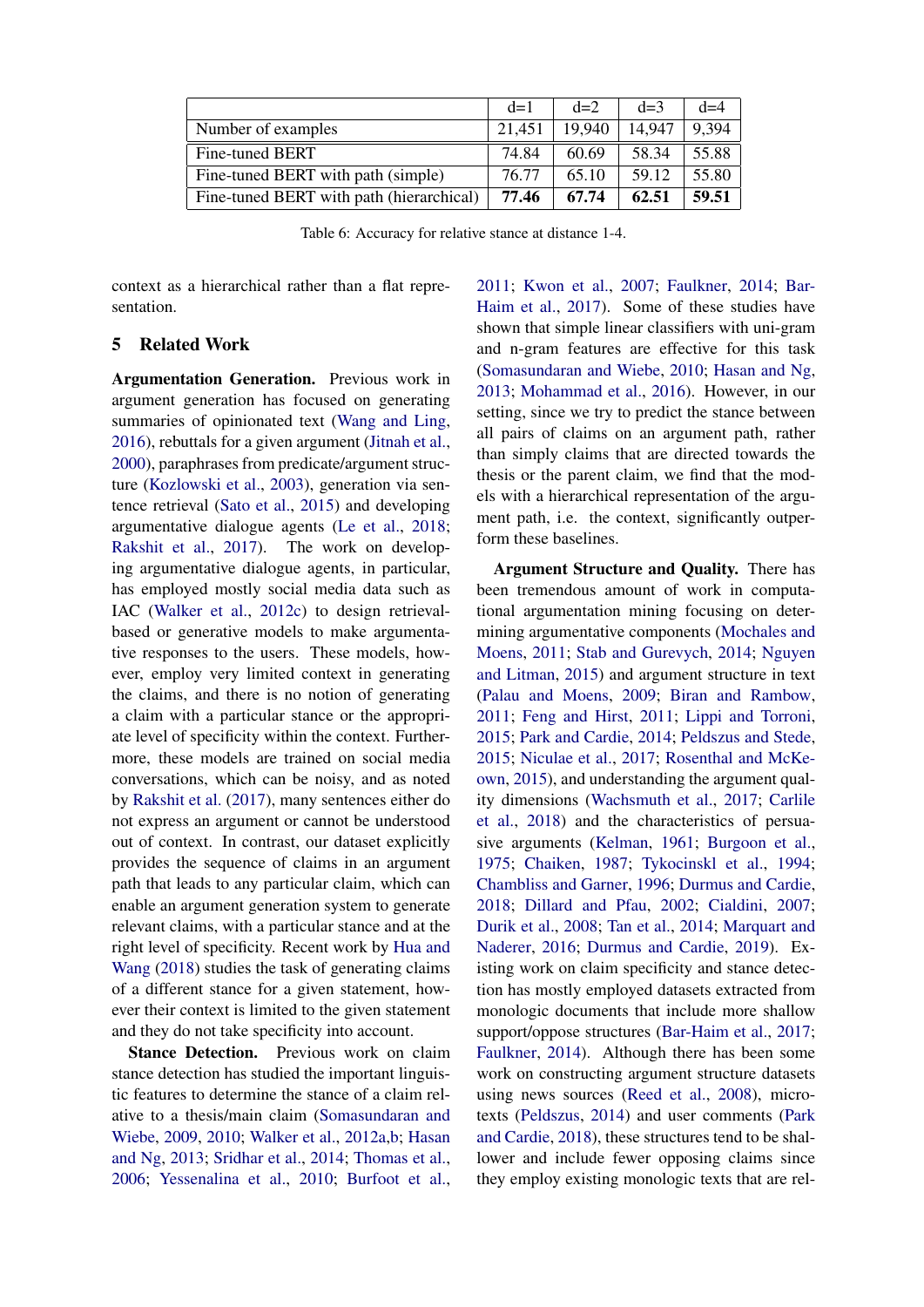atively short. In contrast, the dataset we provide is constructed with the goal of providing supporting and opposing claims for each of the claim presented in an argument tree. Therefore, these argument tree structures are deeper and have more balanced number of supporting and opposing claims.

## 6 Conclusion

We present a new dataset of manually curated argument trees, which can open interesting avenues of research in argumentation. We use this dataset to study methods for determining claim stance and relative claim specificity for complex argumentative structures. We find that it is easier to predict stance for claims that have a parent-child relationship, where as relative specificity is more difficult to predict in the same case. For future work, it may be interesting to understand which other models would be effective in claim specificity and stance detection tasks. Besides, developing techniques to incorporate the claim stance and specificity detection models in argument generation to generate more coherent and consistent arguments is another interesting research direction to be explored.

## Acknowledgments

This work was supported in part by NSF grants IIS-1815455 and SES-1741441. The views and conclusions contained herein are those of the authors and should not be interpreted as necessarily representing the official policies or endorsements, either expressed or implied, of NSF or the U.S. Government.

## References

- <span id="page-8-0"></span>Roy Bar-Haim, Indrajit Bhattacharya, Francesco Dinuzzo, Amrita Saha, and Noam Slonim. 2017. [Stance](http://aclweb.org/anthology/E17-1024) [classification of context-dependent claims.](http://aclweb.org/anthology/E17-1024) In *Proceedings of the 15th Conference of the European Chapter of the Association for Computational Linguistics: Volume 1, Long Papers*, pages 251–261. Association for Computational Linguistics.
- <span id="page-8-6"></span>Or Biran and Owen Rambow. 2011. Identifying justifications in written dialogs. In *Semantic Computing (ICSC), 2011 Fifth IEEE International Conference on*, pages 162–168. IEEE.
- <span id="page-8-5"></span>Clinton Burfoot, Steven Bird, and Timothy Baldwin. 2011. [Collective classification of congressional](http://aclweb.org/anthology/P11-1151) [floor-debate transcripts.](http://aclweb.org/anthology/P11-1151) In *Proceedings of the 49th Annual Meeting of the Association for Computational Linguistics: Human Language Technologies*,

pages 1506–1515. Association for Computational Linguistics.

- <span id="page-8-7"></span>Michael Burgoon, Stephen B Jones, and Diane Stewart. 1975. Toward a message-centered theory of persuasion: Three empirical investigations of language intensity1. *Human Communication Research*, 1(3):240–256.
- <span id="page-8-1"></span>Winston Carlile, Nishant Gurrapadi, Zixuan Ke, and Vincent Ng. 2018. [Give me more feedback: Anno](http://aclweb.org/anthology/P18-1058)[tating argument persuasiveness and related attributes](http://aclweb.org/anthology/P18-1058) [in student essays.](http://aclweb.org/anthology/P18-1058) In *Proceedings of the 56th Annual Meeting of the Association for Computational Linguistics (Volume 1: Long Papers)*, pages 621–631. Association for Computational Linguistics.
- <span id="page-8-8"></span>Shelly Chaiken. 1987. The heuristic model of persuasion. In *Social influence: the ontario symposium*, volume 5, pages 3–39. Hillsdale, NJ: Lawrence Erlbaum.
- <span id="page-8-9"></span>Marilyn J. Chambliss and Ruth Garner. 1996. [Do](https://doi.org/10.1177/0741088396013003001) [adults change their minds after reading persuasive](https://doi.org/10.1177/0741088396013003001) [text?](https://doi.org/10.1177/0741088396013003001) *Written Communication*, 13(3):291–313.
- <span id="page-8-4"></span>Kyunghyun Cho, Bart van Merriënboer, Calar Gülçehre, Dzmitry Bahdanau, Fethi Bougares, Holger Schwenk, and Yoshua Bengio. 2014. [Learning](http://www.aclweb.org/anthology/D14-1179) [phrase representations using rnn encoder–decoder](http://www.aclweb.org/anthology/D14-1179) [for statistical machine translation.](http://www.aclweb.org/anthology/D14-1179) In *Proceedings of the 2014 Conference on Empirical Methods in Natural Language Processing (EMNLP)*, pages 1724– 1734, Doha, Qatar. Association for Computational Linguistics.
- <span id="page-8-12"></span>Robert B. Cialdini. 2007. Influence: The psychology of persuasion.
- <span id="page-8-2"></span>Jean-Louis Dessalles. 2016. A cognitive approach to relevant argument generation. In *Principles and Practice of Multi-Agent Systems*, pages 3–15, Cham. Springer International Publishing.
- <span id="page-8-3"></span>Jacob Devlin, Ming-Wei Chang, Kenton Lee, and Kristina Toutanova. 2018. Bert: Pre-training of deep bidirectional transformers for language understanding. *arXiv preprint arXiv:1810.04805*.
- <span id="page-8-11"></span>James Price Dillard and Michael Pfau. 2002. *The persuasion handbook: Developments in theory and practice*. Sage Publications.
- <span id="page-8-13"></span>Amanda M Durik, M Anne Britt, Rebecca Reynolds, and Jennifer Storey. 2008. The effects of hedges in persuasive arguments: A nuanced analysis of language. *Journal of Language and Social Psychology*, 27(3):217–234.
- <span id="page-8-10"></span>Esin Durmus and Claire Cardie. 2018. [Exploring the](https://doi.org/10.18653/v1/N18-1094) [role of prior beliefs for argument persuasion.](https://doi.org/10.18653/v1/N18-1094) In *Proceedings of the 2018 Conference of the North American Chapter of the Association for Computational Linguistics: Human Language Technologies, Volume 1 (Long Papers)*, pages 1035–1045. Association for Computational Linguistics.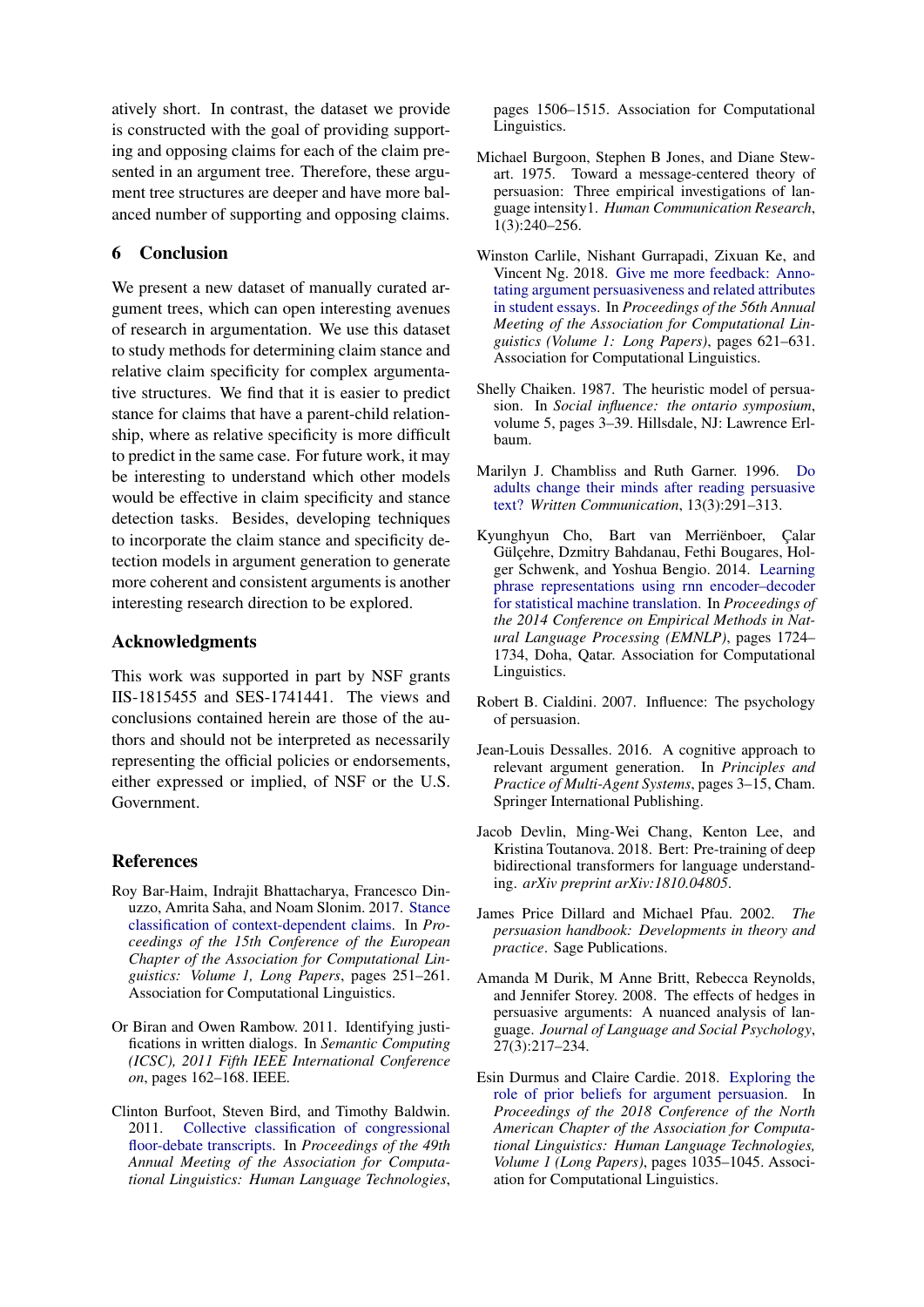- <span id="page-9-21"></span>Esin Durmus and Claire Cardie. 2019. [Modeling the](https://doi.org/10.1145/3308558.3313676) [factors of user success in online debate.](https://doi.org/10.1145/3308558.3313676) In *The World Wide Web Conference, WWW 2019, San Francisco, CA, USA, May 13-17, 2019*, pages 2701– 2707.
- <span id="page-9-0"></span>Adam Faulkner. 2014. Automated classification of stance in student essays: An approach using stance target information and the wikipedia link-based measure. In *FLAIRS Conference*.
- <span id="page-9-15"></span>Vanessa Wei Feng and Graeme Hirst. 2011. Classifying arguments by scheme. In *Proceedings of the 49th Annual Meeting of the Association for Computational Linguistics: Human Language Technologies-Volume 1*, pages 987–996. Association for Computational Linguistics.
- <span id="page-9-10"></span>Kazi Saidul Hasan and Vincent Ng. 2013. [Stance](http://aclweb.org/anthology/I13-1191) [classification of ideological debates: Data, mod](http://aclweb.org/anthology/I13-1191)[els, features, and constraints.](http://aclweb.org/anthology/I13-1191) In *Proceedings of the Sixth International Joint Conference on Natural Language Processing*, pages 1348–1356. Asian Federation of Natural Language Processing.
- <span id="page-9-9"></span>Xinyu Hua and Lu Wang. 2018. [Neural argument](http://aclweb.org/anthology/P18-1021) [generation augmented with externally retrieved evi](http://aclweb.org/anthology/P18-1021)[dence.](http://aclweb.org/anthology/P18-1021) In *Proceedings of the 56th Annual Meeting of the Association for Computational Linguistics (Volume 1: Long Papers)*, pages 219–230. Association for Computational Linguistics.
- <span id="page-9-6"></span>Nathalie Jitnah, Ingrid Zukerman, Richard Mc-Conachy, and Sarah George. 2000. [Towards the gen](http://aclweb.org/anthology/W00-1406)[eration of rebuttals in a bayesian argumentation sys](http://aclweb.org/anthology/W00-1406)[tem.](http://aclweb.org/anthology/W00-1406) In *INLG'2000 Proceedings of the First International Conference on Natural Language Generation*.
- <span id="page-9-19"></span>Herbert C Kelman. 1961. Processes of opinion change. *Public opinion quarterly*, 25(1):57–78.
- <span id="page-9-2"></span>Wei-Jen Ko, Greg Durrett, and Junyi Jessy Li. 2019. Domain agnostic real-valued specificity prediction. In *AAAI*.
- <span id="page-9-7"></span>Raymond Kozlowski, Kathleen F. McCoy, and K. Vijay-Shanker. 2003. [Generation of single](http://aclweb.org/anthology/W03-1601)[sentence paraphrases from predicate/argument](http://aclweb.org/anthology/W03-1601) [structure using lexico-grammatical resources.](http://aclweb.org/anthology/W03-1601) In *Proceedings of the Second International Workshop on Paraphrasing*.
- <span id="page-9-11"></span>Namhee Kwon, Liang Zhou, Eduard Hovy, and Stuart W. Shulman. 2007. [Identifying and classifying](http://dl.acm.org/citation.cfm?id=1248460.1248473) [subjective claims.](http://dl.acm.org/citation.cfm?id=1248460.1248473) In *Proceedings of the 8th Annual International Conference on Digital Government Research: Bridging Disciplines & Domains*, dg.o '07, pages 76–81. Digital Government Society of North America.
- <span id="page-9-8"></span>Dieu-Thu Le, Cam Tu Nguyen, and Kim Anh Nguyen. 2018. [Dave the debater: a retrieval-based and gen](http://aclweb.org/anthology/W18-5215)[erative argumentative dialogue agent.](http://aclweb.org/anthology/W18-5215) In *Proceedings of the 5th Workshop on Argument Mining*, pages 121–130. Association for Computational Linguistics.
- <span id="page-9-3"></span>Junyi Jessy Li and Ani Nenkova. 2015. Fast and accurate prediction of sentence specificity. In *AAAI*.
- <span id="page-9-16"></span>Marco Lippi and Paolo Torroni. 2015. [Context](http://www.aaai.org/ocs/index.php/IJCAI/IJCAI15/paper/view/10942)[independent claim detection for argument mining.](http://www.aaai.org/ocs/index.php/IJCAI/IJCAI15/paper/view/10942)
- <span id="page-9-1"></span>Annie Louis and Ani Nenkova. 2012. General versus specific sentences: automatic identification and application to analysis of news summaries. *Technical Reports (CIS)*.
- <span id="page-9-4"></span>Luca Lugini and Diane Litman. 2017. [Predicting speci](https://doi.org/10.18653/v1/W17-5006)[ficity in classroom discussion.](https://doi.org/10.18653/v1/W17-5006) In *Proceedings of the 12th Workshop on Innovative Use of NLP for Building Educational Applications*, pages 52–61. Association for Computational Linguistics.
- <span id="page-9-20"></span>Franziska Marquart and Brigitte Naderer. 2016. *[Com](https://doi.org/10.1007/978-3-658-09923-7_20)[munication and Persuasion: Central and Peripheral](https://doi.org/10.1007/978-3-658-09923-7_20) [Routes to Attitude Change](https://doi.org/10.1007/978-3-658-09923-7_20)*, pages 231–242. Springer Fachmedien Wiesbaden, Wiesbaden.
- <span id="page-9-12"></span>Raquel Mochales and Marie-Francine Moens. 2011. Argumentation mining. *Artificial Intelligence and Law*, 19(1):1–22.
- <span id="page-9-5"></span>Saif Mohammad, Svetlana Kiritchenko, Parinaz Sobhani, Xiaodan Zhu, and Colin Cherry. 2016. [Semeval-2016 task 6: Detecting stance in tweets.](https://doi.org/10.18653/v1/S16-1003) In *Proceedings of the 10th International Workshop on Semantic Evaluation (SemEval-2016)*, pages 31–41. Association for Computational Linguistics.
- <span id="page-9-13"></span>Huy Nguyen and Diane Litman. 2015. [Extracting](http://www.aclweb.org/anthology/W15-0503) [argument and domain words for identifying argu](http://www.aclweb.org/anthology/W15-0503)[ment components in texts.](http://www.aclweb.org/anthology/W15-0503) In *Proceedings of the 2nd Workshop on Argumentation Mining*, pages 22– 28, Denver, CO. Association for Computational Linguistics.
- <span id="page-9-18"></span>Vlad Niculae, Joonsuk Park, and Claire Cardie. 2017. [Argument mining with structured svms and rnns.](https://doi.org/10.18653/v1/P17-1091) In *Proceedings of the 55th Annual Meeting of the Association for Computational Linguistics (Volume 1: Long Papers)*, pages 985–995. Association for Computational Linguistics.
- <span id="page-9-14"></span>Raquel Mochales Palau and Marie-Francine Moens. 2009. Argumentation mining: the detection, classification and structure of arguments in text. In *Proceedings of the 12th international conference on artificial intelligence and law*, pages 98–107. ACM.
- <span id="page-9-17"></span>Joonsuk Park and Claire Cardie. 2014. [Identifying](http://www.aclweb.org/anthology/W/W14/W14-2105) [appropriate support for propositions in online user](http://www.aclweb.org/anthology/W/W14/W14-2105) [comments.](http://www.aclweb.org/anthology/W/W14/W14-2105) In *Proceedings of the First Workshop on Argumentation Mining*, pages 29–38, Baltimore, Maryland. Association for Computational Linguistics.
- <span id="page-9-22"></span>Joonsuk Park and Claire Cardie. 2018. A Corpus of eRulemaking User Comments for Measuring Evaluability of Arguments. In *Proceedings of the Eleventh International Conference on Language Resources and Evaluation (LREC 2018)*, Miyazaki, Japan. European Language Resources Association (ELRA).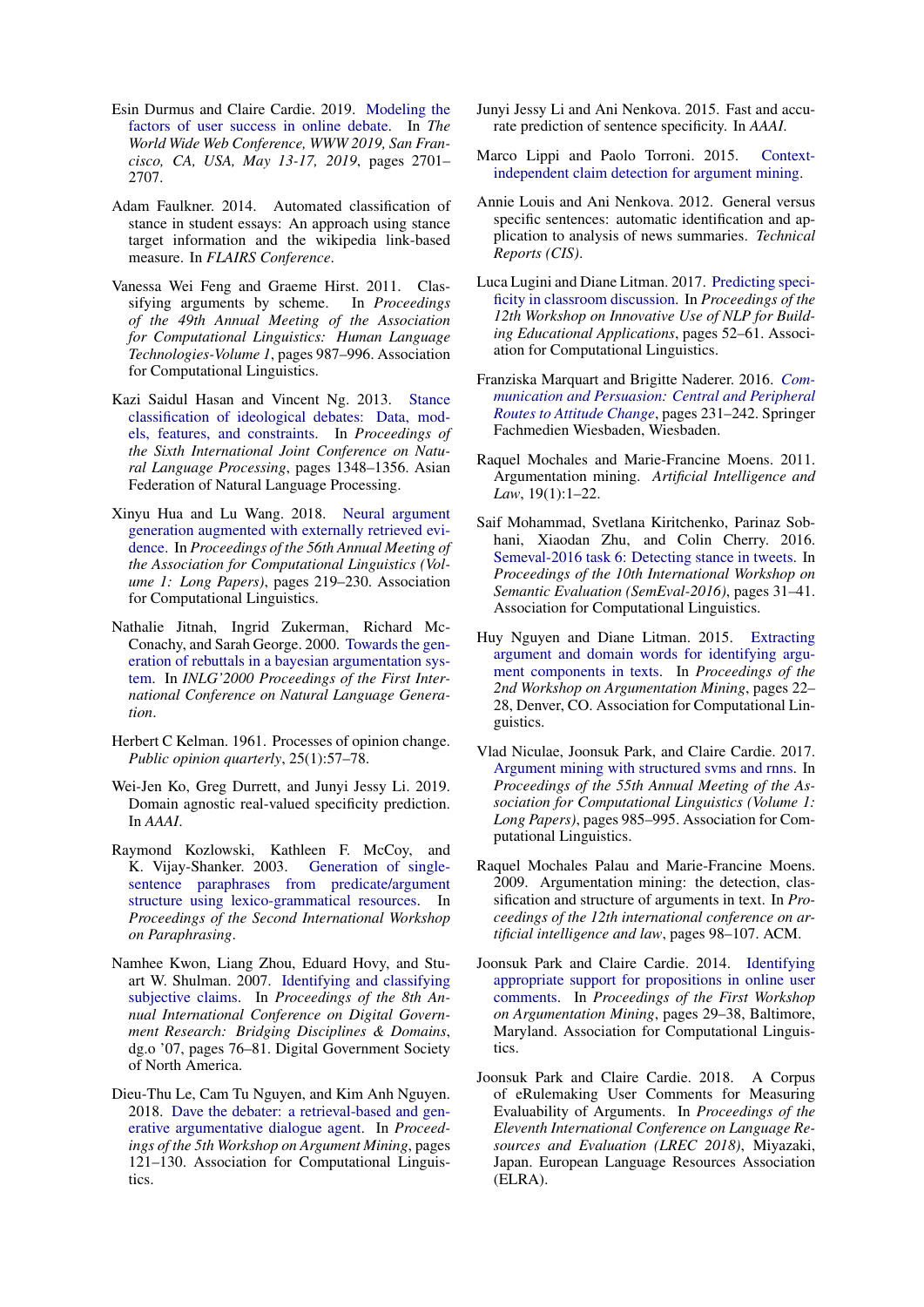- <span id="page-10-19"></span>Andreas Peldszus. 2014. [Towards segment-based](https://doi.org/10.3115/v1/W14-2112) [recognition of argumentation structure in short texts.](https://doi.org/10.3115/v1/W14-2112) In *Proceedings of the First Workshop on Argumentation Mining*, pages 88–97, Baltimore, Maryland. Association for Computational Linguistics.
- <span id="page-10-13"></span>Andreas Peldszus and Manfred Stede. 2015. [Joint pre](http://aclweb.org/anthology/D15-1110)[diction in mst-style discourse parsing for argumen](http://aclweb.org/anthology/D15-1110)[tation mining.](http://aclweb.org/anthology/D15-1110) In *Proceedings of the 2015 Conference on Empirical Methods in Natural Language Processing*, pages 938–948, Lisbon, Portugal. Association for Computational Linguistics.
- <span id="page-10-4"></span>Geetanjali Rakshit, Kevin K. Bowden, Lena Reed, Amita Misra, and Marilyn A. Walker. 2017. [Debbie,](http://arxiv.org/abs/1709.03167) [the debate bot of the future.](http://arxiv.org/abs/1709.03167) *CoRR*, abs/1709.03167.
- <span id="page-10-18"></span>Chris Reed, Raquel Mochales Palau, Glenn Rowe, and Marie-Francine Moens. 2008. [Language resources](http://www.lrec-conf.org/proceedings/lrec2008/pdf/648_paper.pdf) [for studying argument.](http://www.lrec-conf.org/proceedings/lrec2008/pdf/648_paper.pdf) In *LREC 2008*.
- <span id="page-10-14"></span>Sara Rosenthal and Kathy McKeown. 2015. I couldn't agree more: The role of conversational structure in agreement and disagreement detection in online discussions. In *SIGDIAL Conference*, pages 168–177.
- <span id="page-10-3"></span>Misa Sato, Kohsuke Yanai, Toshinori Miyoshi, Toshihiko Yanase, Makoto Iwayama, Qinghua Sun, and Yoshiki Niwa. 2015. [End-to-end argument gener](https://doi.org/10.3115/v1/P15-4019)[ation system in debating.](https://doi.org/10.3115/v1/P15-4019) In *Proceedings of ACL-IJCNLP 2015 System Demonstrations*, pages 109– 114. Association for Computational Linguistics and The Asian Federation of Natural Language Processing.
- <span id="page-10-6"></span>Swapna Somasundaran and Janyce Wiebe. 2009. [Rec](http://aclweb.org/anthology/P09-1026)[ognizing stances in online debates.](http://aclweb.org/anthology/P09-1026) In *Proceedings of the Joint Conference of the 47th Annual Meeting of the ACL and the 4th International Joint Conference on Natural Language Processing of the AFNLP*, pages 226–234. Association for Computational Linguistics.
- <span id="page-10-7"></span>Swapna Somasundaran and Janyce Wiebe. 2010. [Rec](http://aclweb.org/anthology/W10-0214)[ognizing stances in ideological on-line debates.](http://aclweb.org/anthology/W10-0214) In *Proceedings of the NAACL HLT 2010 Workshop on Computational Approaches to Analysis and Generation of Emotion in Text*, pages 116–124. Association for Computational Linguistics.
- <span id="page-10-10"></span>Dhanya Sridhar, Lise Getoor, and Marilyn Walker. 2014. [Collective stance classification of posts in](https://doi.org/10.3115/v1/W14-2715) [online debate forums.](https://doi.org/10.3115/v1/W14-2715) In *Proceedings of the Joint Workshop on Social Dynamics and Personal Attributes in Social Media*, pages 109–117. Association for Computational Linguistics.
- <span id="page-10-12"></span>Christian Stab and Iryna Gurevych. 2014. [Annotating](http://www.aclweb.org/anthology/C14-1142) [argument components and relations in persuasive es](http://www.aclweb.org/anthology/C14-1142)[says.](http://www.aclweb.org/anthology/C14-1142) In *Proceedings of COLING 2014, the 25th International Conference on Computational Linguistics: Technical Papers*, pages 1501–1510, Dublin, Ireland. Dublin City University and Association for Computational Linguistics.
- <span id="page-10-1"></span>Qingying Sun, Zhongqing Wang, Qiaoming Zhu, and Guodong Zhou. 2018. [Stance detection with hi](http://aclweb.org/anthology/C18-1203)[erarchical attention network.](http://aclweb.org/anthology/C18-1203) In *Proceedings of the 27th International Conference on Computational Linguistics*, pages 2399–2409. Association for Computational Linguistics.
- <span id="page-10-0"></span>Reid Swanson, Brian Ecker, and Marilyn Walker. 2015. [Argument mining: Extracting arguments from on](https://doi.org/10.18653/v1/W15-4631)[line dialogue.](https://doi.org/10.18653/v1/W15-4631) In *Proceedings of the 16th Annual Meeting of the Special Interest Group on Discourse and Dialogue*, pages 217–226. Association for Computational Linguistics.
- <span id="page-10-17"></span>Chenhao Tan, Lillian Lee, and Bo Pang. 2014. The effect of wording on message propagation: Topicand author-controlled natural experiments on twitter. *arXiv preprint arXiv:1405.1438*.
- <span id="page-10-11"></span>Matt Thomas, Bo Pang, and Lillian Lee. 2006. [Get out](http://aclweb.org/anthology/W06-1639) [the vote: Determining support or opposition from](http://aclweb.org/anthology/W06-1639) [congressional floor-debate transcripts.](http://aclweb.org/anthology/W06-1639) In *Proceedings of the 2006 Conference on Empirical Methods in Natural Language Processing*, pages 327–335. Association for Computational Linguistics.
- <span id="page-10-16"></span>Orit Tykocinskl, E Tory Higgins, and Shelly Chaiken. 1994. Message framing, self-discrepancies, and yielding to persuasive messages: The motivational significance of psychological situations. *Personality and Social Psychology Bulletin*, 20(1):107–115.
- <span id="page-10-15"></span>Henning Wachsmuth, Nona Naderi, Yufang Hou, Yonatan Bilu, Vinodkumar Prabhakaran, Tim Alberdingk Thijm, Graeme Hirst, and Benno Stein. 2017. [Computational argumentation quality assess](http://aclweb.org/anthology/E17-1017)[ment in natural language.](http://aclweb.org/anthology/E17-1017) In *Proceedings of the 15th Conference of the European Chapter of the Association for Computational Linguistics: Volume 1, Long Papers*, pages 176–187. Association for Computational Linguistics.
- <span id="page-10-8"></span>Marilyn Walker, Pranav Anand, Rob Abbott, and Ricky Grant. 2012a. [Stance classification using dialogic](http://aclweb.org/anthology/N12-1072) [properties of persuasion.](http://aclweb.org/anthology/N12-1072) In *Proceedings of the 2012 Conference of the North American Chapter of the Association for Computational Linguistics: Human Language Technologies*, pages 592–596. Association for Computational Linguistics.
- <span id="page-10-9"></span>Marilyn A. Walker, Pranav Anand, Rob Abbott, Jean E. Fox Tree, Craig Martell, and Joseph King. 2012b. [That is your evidence?: Classifying stance in on](https://doi.org/https://doi.org/10.1016/j.dss.2012.05.032)[line political debate.](https://doi.org/https://doi.org/10.1016/j.dss.2012.05.032) *Decision Support Systems*,  $53(4)$ :719 – 729. 1) Computational Approaches to Subjectivity and Sentiment Analysis 2) Service Science in Information Systems Research : Special Issue on PACIS 2010.
- <span id="page-10-5"></span>Marilyn A. Walker, Jean E. Fox Tree, Pranav Anand, Rob Abbott, and Joseph King. 2012c. A corpus for research on deliberation and debate. In *LREC*.
- <span id="page-10-2"></span>Lu Wang and Wang Ling. 2016. [Neural network-based](https://doi.org/10.18653/v1/N16-1007) [abstract generation for opinions and arguments.](https://doi.org/10.18653/v1/N16-1007) In